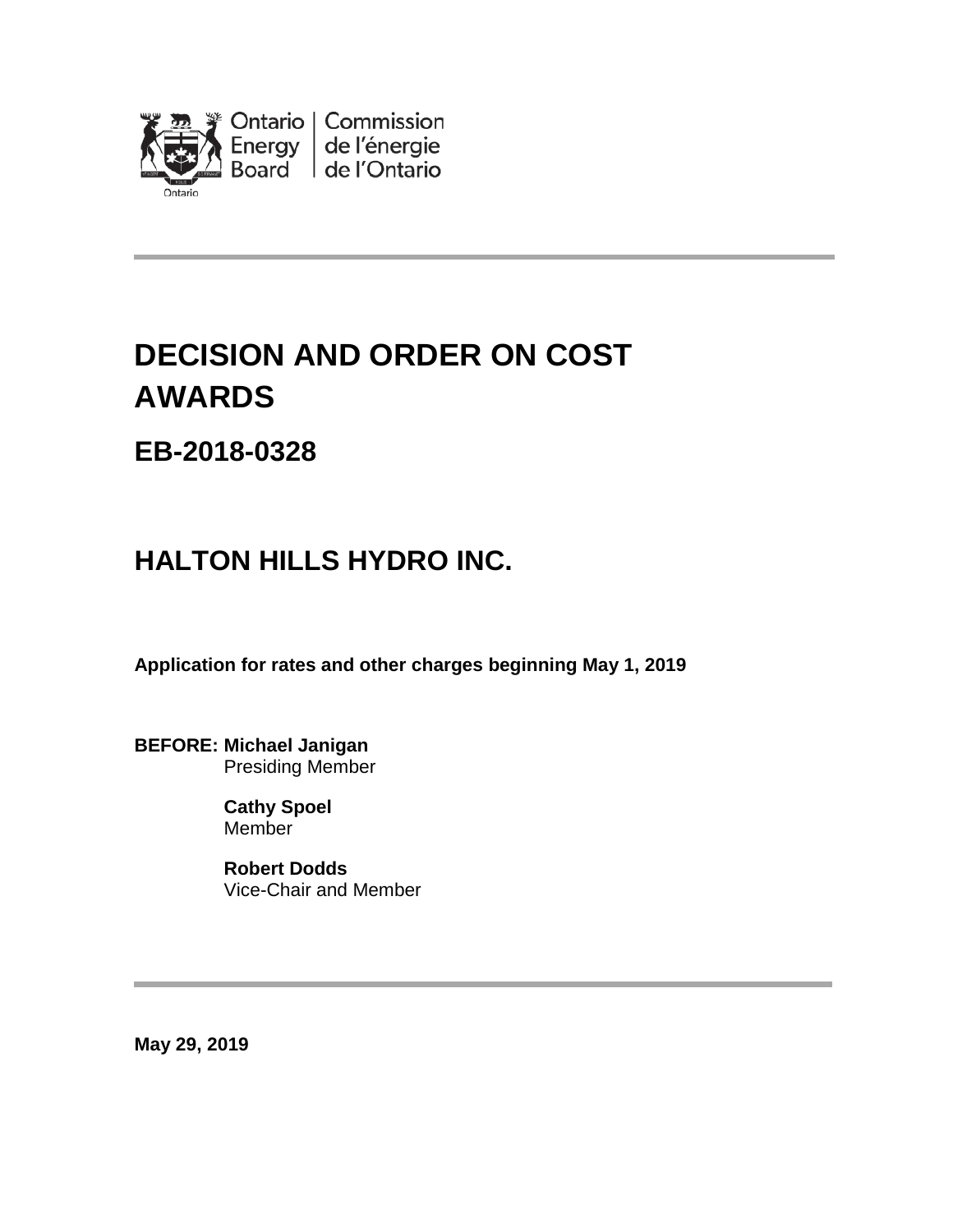#### **INTRODUCTION AND SUMMARY**

This is a decision of the Ontario Energy Board (OEB) on cost claims filed with respect to a Halton Hills Hydro Inc. (Halton Hills Hydro) proceeding.

Halton Hills Hydro filed an application with the OEB on December 3, 2018 under section 78 of the *Ontario Energy Board Act*, *1998*, S.O. 1998, c. 15, (Schedule B) and under the OEB's Filing Requirements for Incentive Rate-Setting Applications seeking approval for changes to its electricity distribution rates, to be effective May 1, 2019.

The OEB granted the School Energy Coalition (SEC) and the Vulnerable Energy Consumers Coalition (VECC) intervenor status and cost award eligibility.

On April 4, 2019, the OEB issued its Decision and Rate Order in which it set out the process for intervenors to file their cost claims, for Halton Hills Hydro to object to the claims and for intervenors to respond to any objections raised by Halton Hills Hydro.

The OEB received cost claims from SEC and VECC. On April 18, 2019, Halton Hills Hydro filed a letter stating that it had no objections to the cost claims received from SEC and VECC.

#### **Findings**

The OEB has reviewed the claims filed to ensure that they are compliant with the OEB's *Practice Direction on Cost Awards*.

The OEB finds that both parties are eligible for 100% of their reasonably incurred costs of participating in this proceeding. The OEB finds that the claims of SEC and VECC are reasonable and each of these claims shall be reimbursed by Halton Hills Hydro.

#### **THE ONTARIO ENERGY BOARD ORDERS THAT:**

1. Pursuant to section 30 of the *Ontario Energy Board Act, 1998*, Halton Hills Hydro Inc. shall immediately pay the following amounts to the intervenors for their costs:

| • School Energy Coalition               | \$4,626.22 |
|-----------------------------------------|------------|
| • Vulnerable Energy Consumers Coalition | \$5,916.78 |